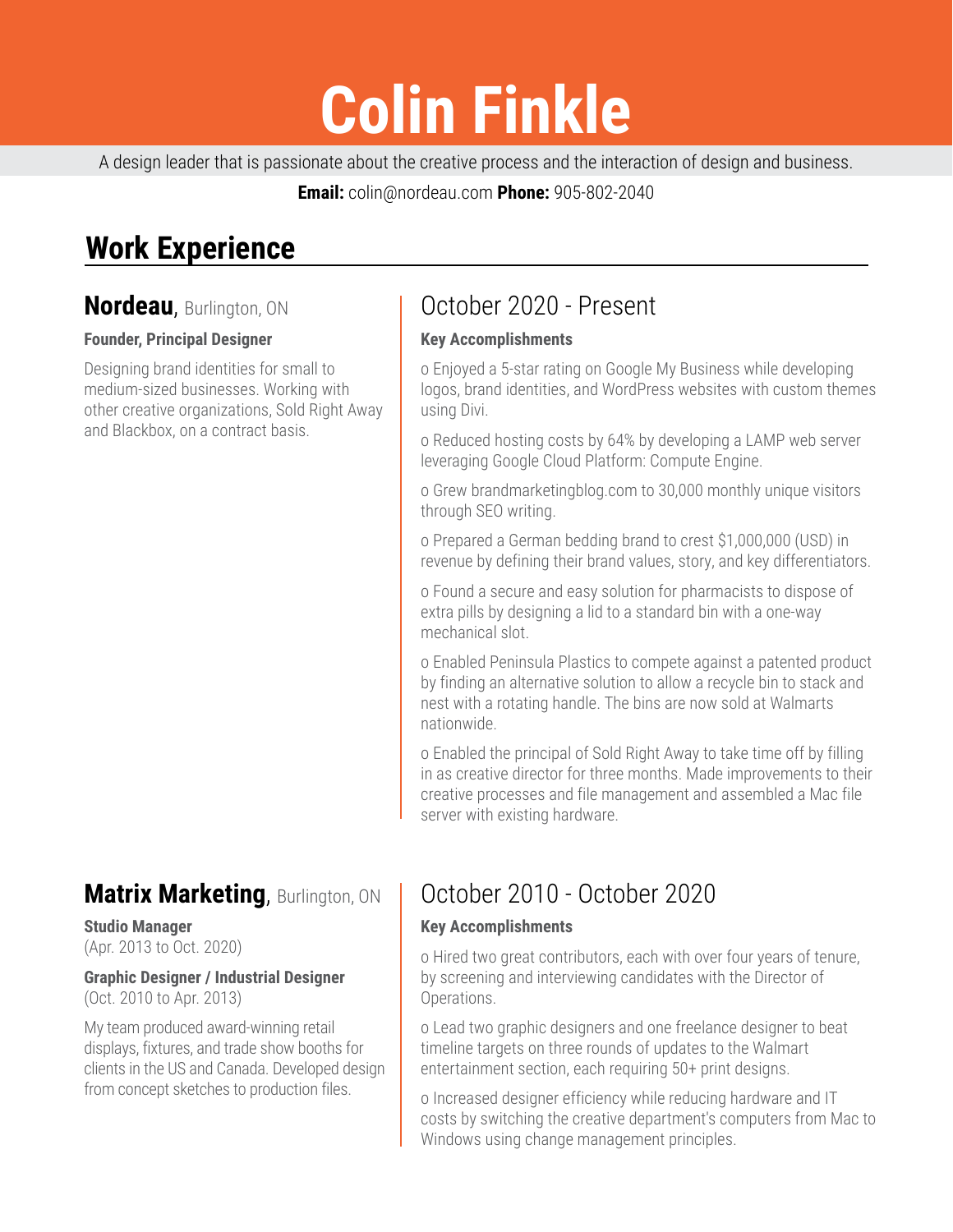o Made sure legacy design files were accessible and backed up off-site by designing, implementing, and managing a file archiving procedure.

o Encouraged cooperation between departments by clarifying design briefs with salespeople and project managers and ensuring the clients provided all required specs and assets.

o Self-initiated a rebrand of Matrix to be perceived as more innovative, intelligent, and friendly. Defined objectives, led brainstorming sessions, and convinced key decision-makers. Managed a team of two graphic designers, a web designer, and a web developer to redesign the website, all marketing collateral, and internal documents within a four-month schedule.

o Increased the perception of quality of Italpasta by art directing the packaging and branding of the Italpasta Selezione De-Bronzo premium pasta line.

o Won the ITWAL Marketplace, Supplier Performance Award for 2018, recognizing the Italpasta tradeshow booth design.

o Won a competitive RFP process run by Royal Canin for their business to design and construct the product shelving and signage in all the veterinary clinics across Canada.

o Increased the quality and speed of internal communications by Rolling Microsoft Teams over two weeks to prepare for COVID-19 work-from-home policy. Used change management principles

o Increased efficiency of the design department by introducing sketching in Photoshop and Clip Studio Paint as a concept visualization tool.

o Cut in half the production cost of a corrugate display by reducing the number of corrugate sheets per display and using 82% of what remained.

## **FX Displays**, Mississauga, ON

### **Industrial Designer**

Designed metal fixtures and corrugated displays that were produced on-site and distributed nationwide.

# September 2008 - October 2010

#### **Key Accomplishments**

o Recieved buy-in from executives at Nestle and Cadbury presenting 3D renderings from Solidworks.

o Worked directly with the factory, solving production problems while maintaining the design intent. Provided technical drawings that enabled quoting, model making, and production.

o Greenlit 5 out of 5 product concepts pitched to Kraft for Jell-O for market testing.

o Won a competitive RFP for Cadbury's primary convenience store display, playing both a design and sales role.

o Won a competitive RFP for 90% of Cadbury's Canadian corrugate floor display business.